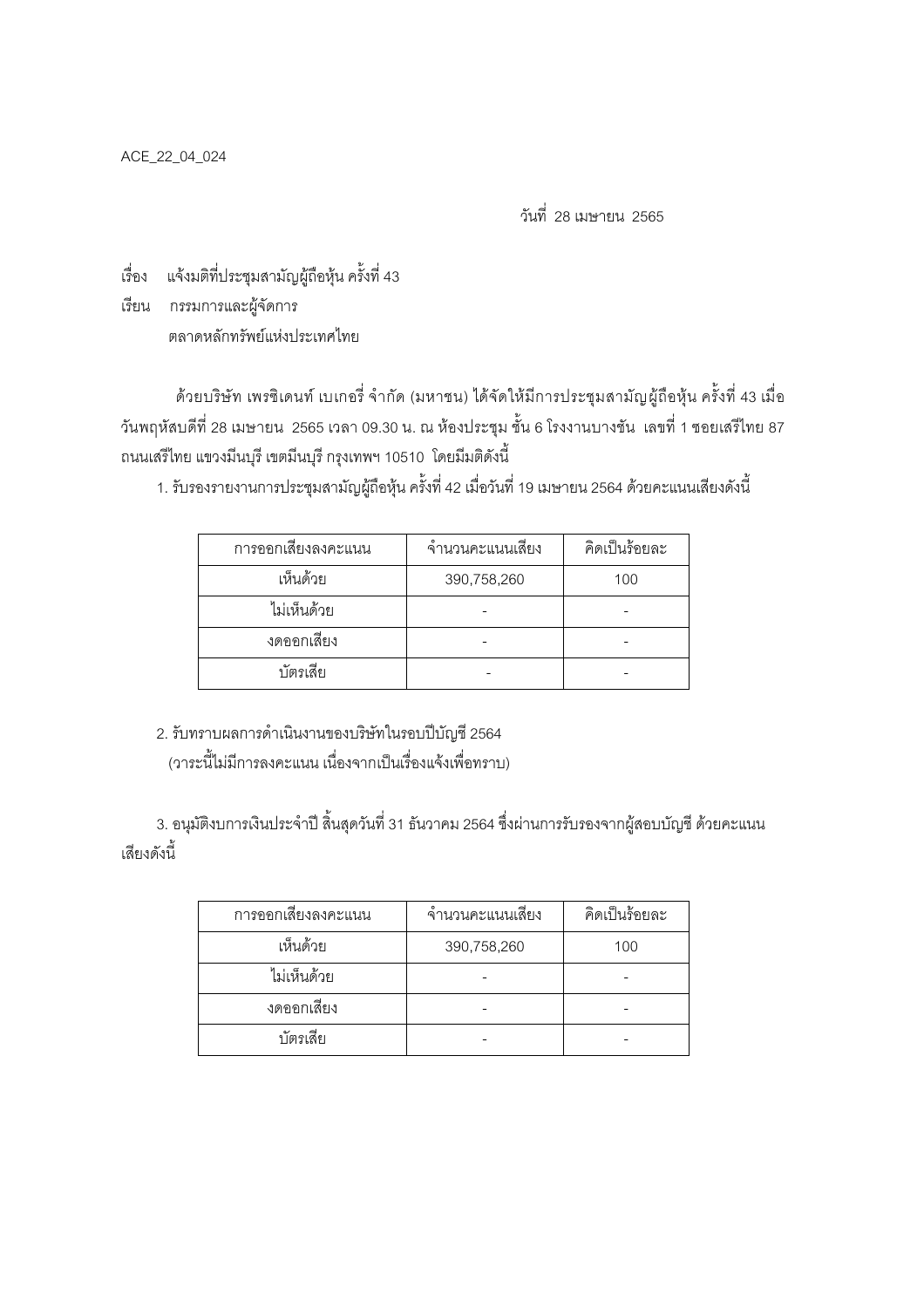4. อนุมัติการจ่ายเงินปันผล ประจำปี 2564 ให้แก่ผู้ถือหุ้นในอัตราหุ้นละ 1.90 บาท รวมเป็นจำนวนเงิน 855 ้ล้านบาท คิดเป็นสัดส่วนร้อยละ 50.71 ของกำไรสุทธิจากงบการเงินเฉพาะกิจการ ทั้งนี้บริษัทฯ ได้จ่ายเงินปันผล ้ระหว่างกาล สำหรับผลประกอบการดำเนินงานงวด 6 เดือนแรกไปแล้วในอัตราหุ้นละ 0.84 บาท เป็นจำนวนเงิน 378 ล้านบาท เมื่อวันที่ 22 กันยายน 2564 โดยจ่ายจากกำไรของกิจการที่ได้รับการส่งเสริมการลงทุน ซึ่งเป็นกิจการ ู้ที่ได้รับยกเว้นภาษีเงินได้นิติบุคคล คงเหลือจ่ายเงินปันผลงวดสุดท้ายอีกในอัตราหุ้นละ 1.06 บาท เป็นจำนวนเงิน 477 ล้านบาท โดยจ่ายจากกำไรของกิจการที่ได้รับการส่งเสริมการลงทุน ผู้ถือหุ้นประเภทบุคคลธรรมดาไม่ได้รับ ้สิทธิเครดิตภาษีเงินปันผลตามมาตรา 47 ทวิ แห่งประมวลรัษฎากร

โดยกำหนดรายชื่อผู้ถือหุ้นที่มีสิทธิในการรับเงินปันผลวันที่ 10 พฤษภาคม 2565 กำหนดจ่ายเงินปันผล ในวันที่ 26 พฤษภาคม 2565 ด้วยคะแนนเสียงดังนี้

| การออกเสียงลงคะแนน | จำนวนคะแนนเสียง | คิดเป็นร้อยละ |
|--------------------|-----------------|---------------|
| เห็นด้วย           | 390,781,260     | 100           |
| ไม่เห็นด้วย        |                 |               |
| งดออกเสียง         |                 |               |
| บัตรเลีย           |                 |               |

5. อนุมัติเลือกตั้งกรรมการแทนกรรมการที่ต้องออกตามวาระ

ี ที่ประชุมผู้ถือหุ้น มีมติอนุมัติเลือกตั้งกรรมการแทนกรรมการที่ออกตามวาระเป็นรายบุคคล โดยมีผลการ ้คคกเสียงลงคะแบบ ดังนี้

| การออกเสียงลงคะแนน            | เห็นด้วย        | ไม่เห็นด้วย     | งดออกเสียง      | บัตรเสีย        |
|-------------------------------|-----------------|-----------------|-----------------|-----------------|
| รายชื่อกรรมการ                | (คิดเป็นร้อยละ) | (คิดเป็นร้อยละ) | (คิดเป็นร้อยละ) | (คิดเป็นร้อยละ) |
| 1. นายอภิเศรษฐ ธรรมมโนมัย     | 390,781,260     |                 |                 |                 |
|                               | (100)           |                 |                 |                 |
| 2. นางสาวเพชรรัตน์ อนันตวิชัย | 390,781,260     |                 |                 |                 |
|                               | (100)           |                 |                 |                 |
| 3. ดร. พจนี พะเนียงเวทย์      | 390,781,260     |                 |                 |                 |
|                               | (100)           |                 |                 |                 |
| 4. นายพันธ์ พะเนียงเวทย์      | 390,781,260     |                 |                 |                 |
|                               | (100)           |                 |                 |                 |
| 5. นายธนพิชญ์ มูลพฤกษ์        | 390,781,260     |                 |                 |                 |
|                               | (100)           |                 |                 |                 |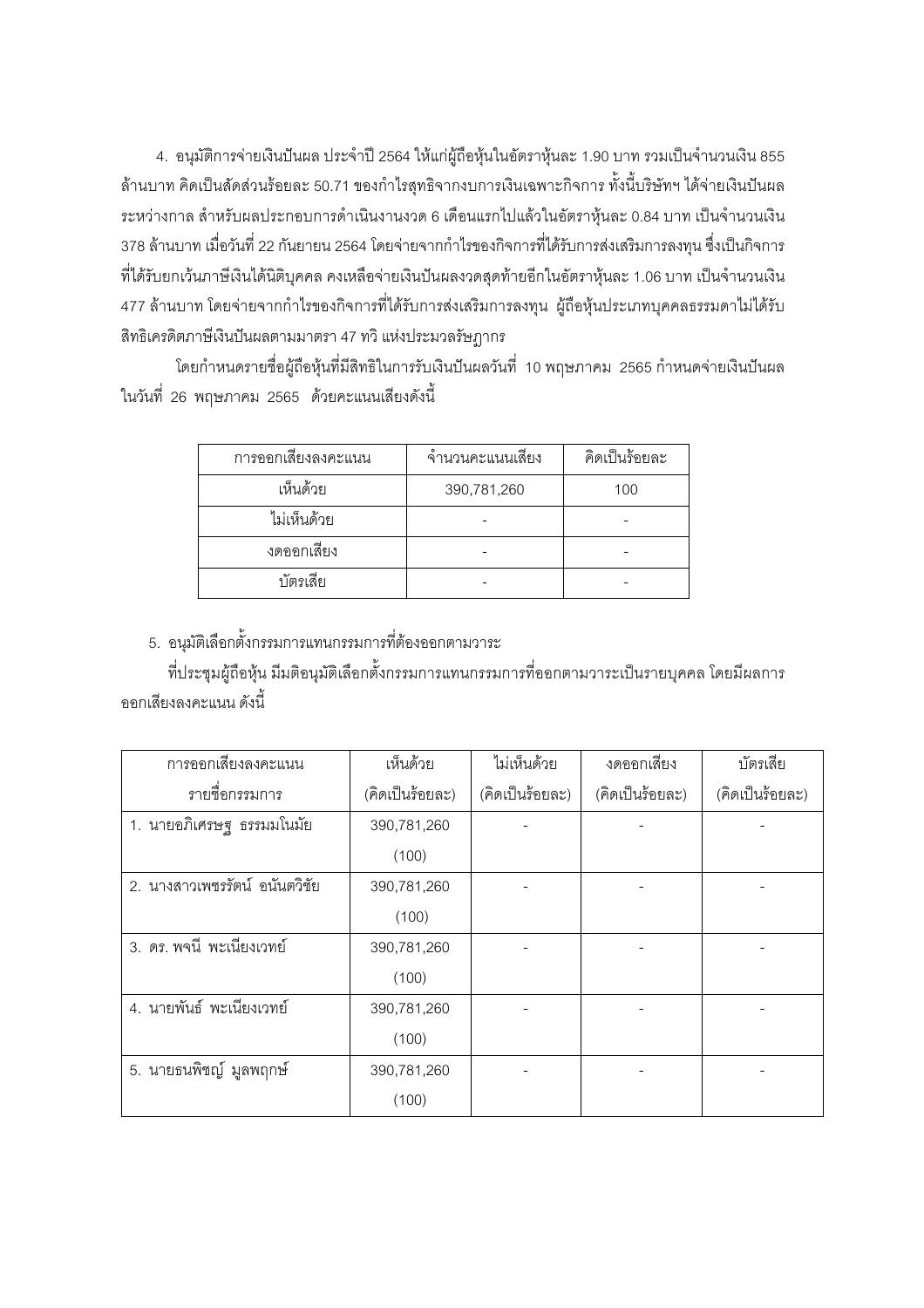้ ดังนั้น คณะกรรมการบริษัทฯ ปี 2565 มีจำนวนทั้งสิ้น 15 ท่าน มีรายนามดังต่อไปนี้ กรรมการ

- พะเบียงเวทย์ 1 บายพิพัฒ 2. นายอภิชาติ ธรรมมโนมัย
- 3. นายอภิเศรษฐ ธรรมมโนมัย
- 4. นายวิชัย กลสมภพ
- 5 นางสาวเพศรรัตน์ คนันตวิชัย
- 7. ดร.พจนี พะเนียงเวทย์ 8. นายพันธ์ พะเนียงเวทย์ 9. นางสาวสายพิน กิตติพรพิมล 10. นางสาวอบลลักษณ์ ลือวรวิญญ

6. นางสาวพบิดา

<u> ๆ ไระโยศน์ทวีกิจ</u>

## กรรมการคิสระ

- 11. ศ.ดร. ธีรวุฒิ บุณยโสภณ
- โชติชูตระกูล 12. นายวัฒนชัย
- 13 ศาเพ ปิยฺษฺมิตร ศรีธรา
- 14. นายธนพิชณ์ มูลพฤกษ์
- 15. นางเอมอร ปทุมารักษ์

้สำหรับอำนาจกรรมการที่จะกระทำการแทนบริษัทฯ ได้คือ กรรมการสองท่านร่วมลงลายมือชื่อ และ ประทับตราสำคัญของบริษัท ยกเว้น กรรมการอิสระ

6. อนุมัติกำหนดค่าตอบแทนกรรมการ

ที่ประชุมผู้ถือหุ้น พิจารณาอนุมัติกำหนดค่าตอบแทนคณะกรรมการประจำปี 2565 ในวงเงินไม่เกิน ่ 20,000,000 บาท ซึ่งจำนวนเงินดังกล่าว ไม่รวมถึงค่าตอบแทนหรือสวัสดิการที่กรรมการได้รับในฐานะพนักงาน หรือลูกจ้างบริษัทฯ ด้วยคะแนนเสียงดังนี้

| การออกเสี่ยงลงคะแนน | จำนวนคะแนนเสียง | คิดเป็นร้อยละ |
|---------------------|-----------------|---------------|
| เห็นด้วย            | 390,813,060     | 100           |
| ไม่เห็นด้วย         |                 |               |
| งดออกเสียง          |                 |               |
| บัตรเลีย            |                 |               |

7. อนุมัติแต่งตั้งผู้สอบบัญชีของบริษัท คือ

- 1. นางสาวศิริวรรณ นิตย์ดำรง ผู้สอบบัญชีรับอนุญาตเลขทะเบียน 5906 (เป็นผู้ลงลายมือชื่อในงบการเงินของบริษัท ปี 2561-2564)
- 2. นายวิชาติ โลเกศกระวี ผู้สอบบัญชีรับอนุญาตเลขทะเบียน 4451 (เป็นผู้ลงลายมือชื่อในงบการเงินของบริษัท ปี 2553-2555)
- 3. นางสรินดา หิรัญประเสริฐวุฒิ ผู้สอบบัญชีรับอนุญาตเลขทะเบียน 4799 (ยังไม่เคยเป็นผู้ลงลายมือชื่อในงบการเงินของบริษัท)